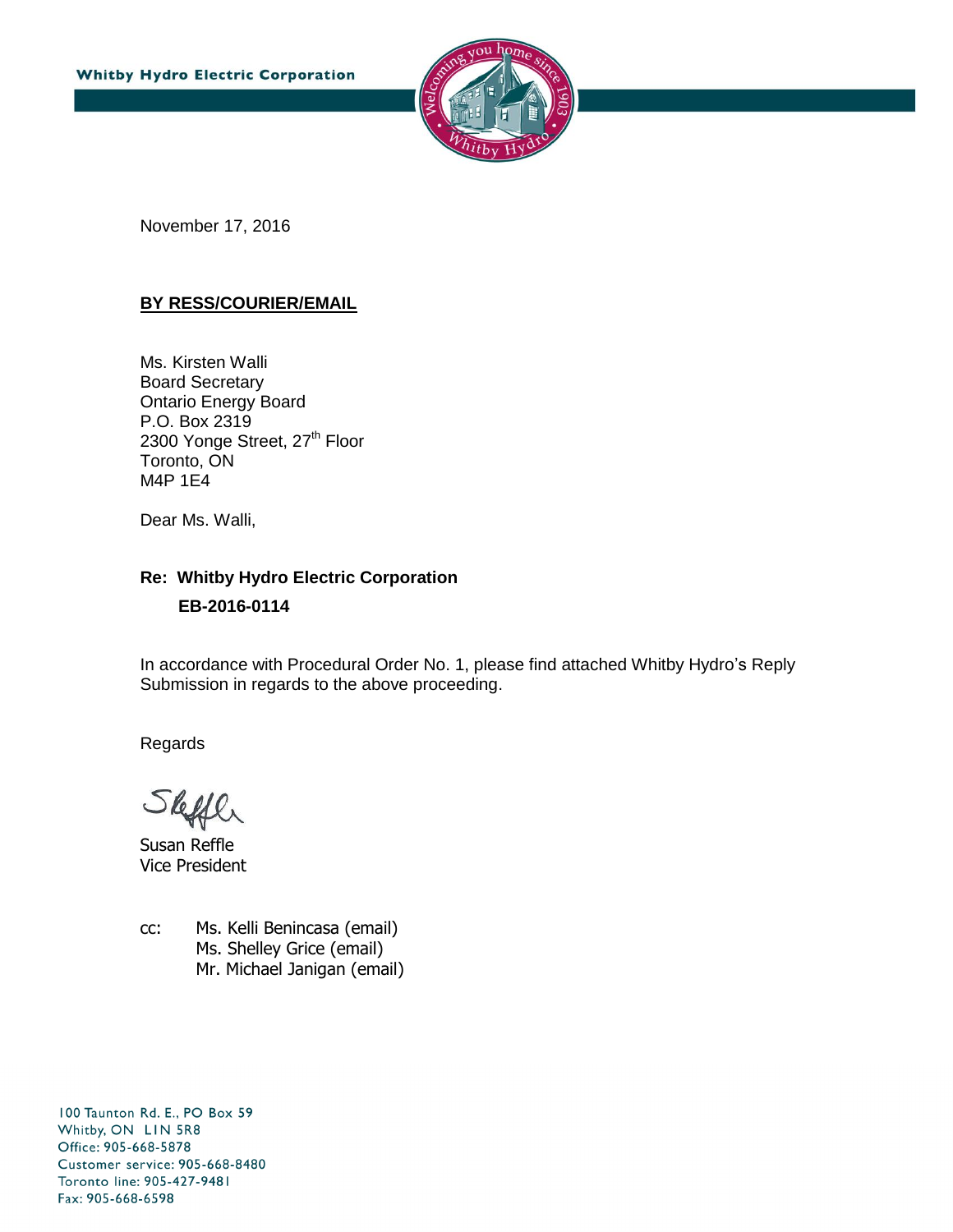## **Whitby Hydro Electric Corporation**

# **EB-2016-0114**

## **Interrogatory Responses**

# **November 17, 2016**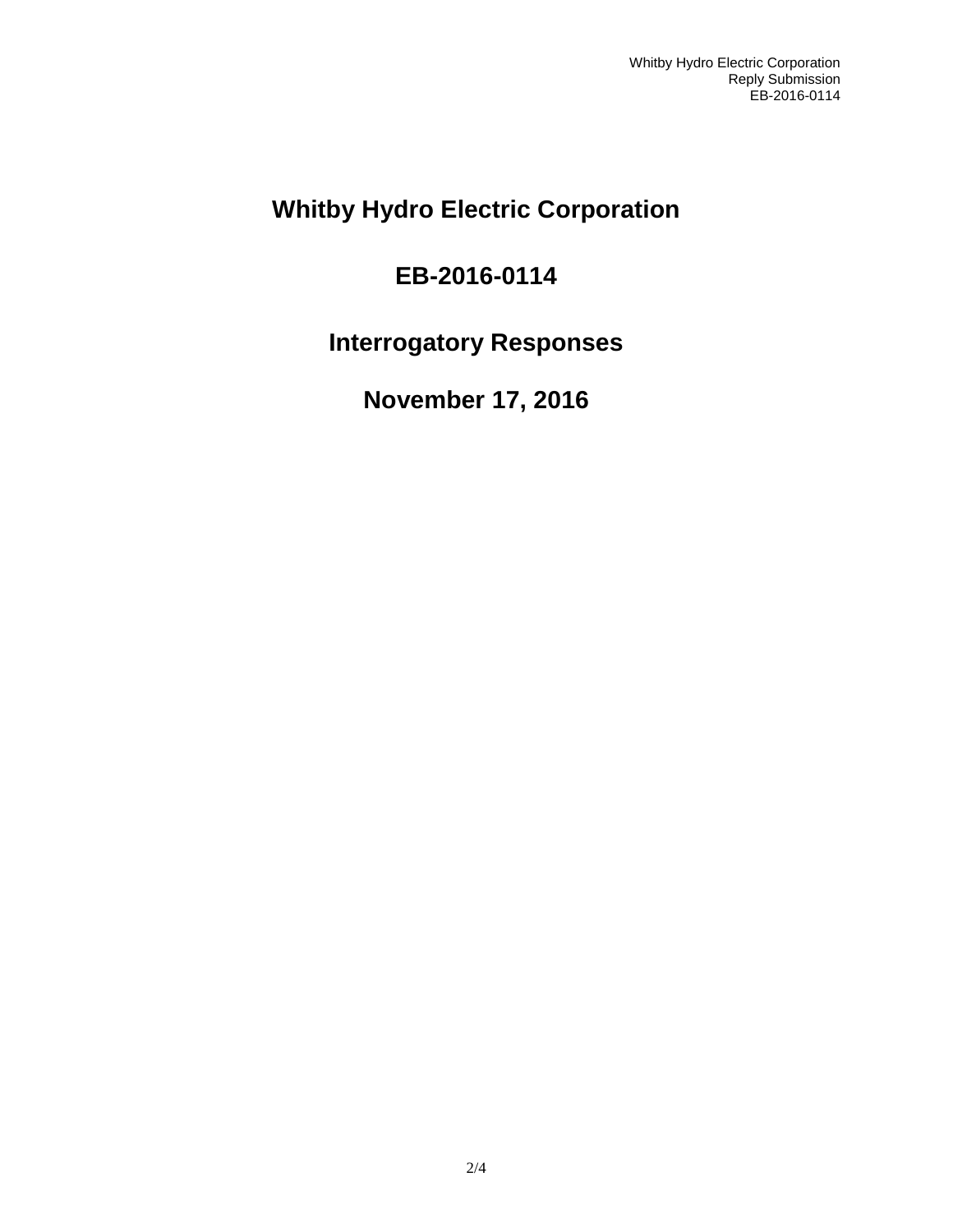#### **Whitby Hydro Electric Corporation Reply Submission EB-2016-0114**

Whitby Hydro Electric Corporation (Whitby Hydro) has reviewed the submissions of the Ontario Energy Board staff (OEB staff) and those provided by the Vulnerable Energy Consumers Coalition (VECC).

#### Deferral and Variance Account Disposition

OEB staff is in agreement with Whitby Hydro that any customer who transitions to Class A should expect to have any customer specific financial implications related to a prior period to their transition identified and addressed in a timely manner. OEB staff also states,

*Accordingly, OEB staff has no issue with Whitby Hydro's request to dispose of the GA amount to these two customers over 12 equal installments as requested.*

Whitby Hydro wishes to clarify that for the disposition of GA variance amounts identified for the two customers who transitioned to Class A during 2015, the following disposition options (page 9, lines 33-35) were requested based on the customers preference.

*Whitby Hydro also proposes that the affected Class A customers be given the option of settling this through 12 equal adjustments to their bills consistent with EDDVAR or a one-time settlement.*

As the disposition affects only two individual customers, there appears to be no harm in permitting each customer to provide input regarding the manner and timeline of the disposition bill impact within the one year period.

#### Tax-Savings

OEB staff submission acknowledges that Whitby Hydro's request to record the Tax Savings amount of \$50,174 in Account 1595 for future disposition is consistent with prior IRM decisions for Whitby Hydro. OEB staff also notes that the differences identified by Whitby Hydro are not material and an alternative would be to dispose of the tax savings amount using the calculated rate riders.